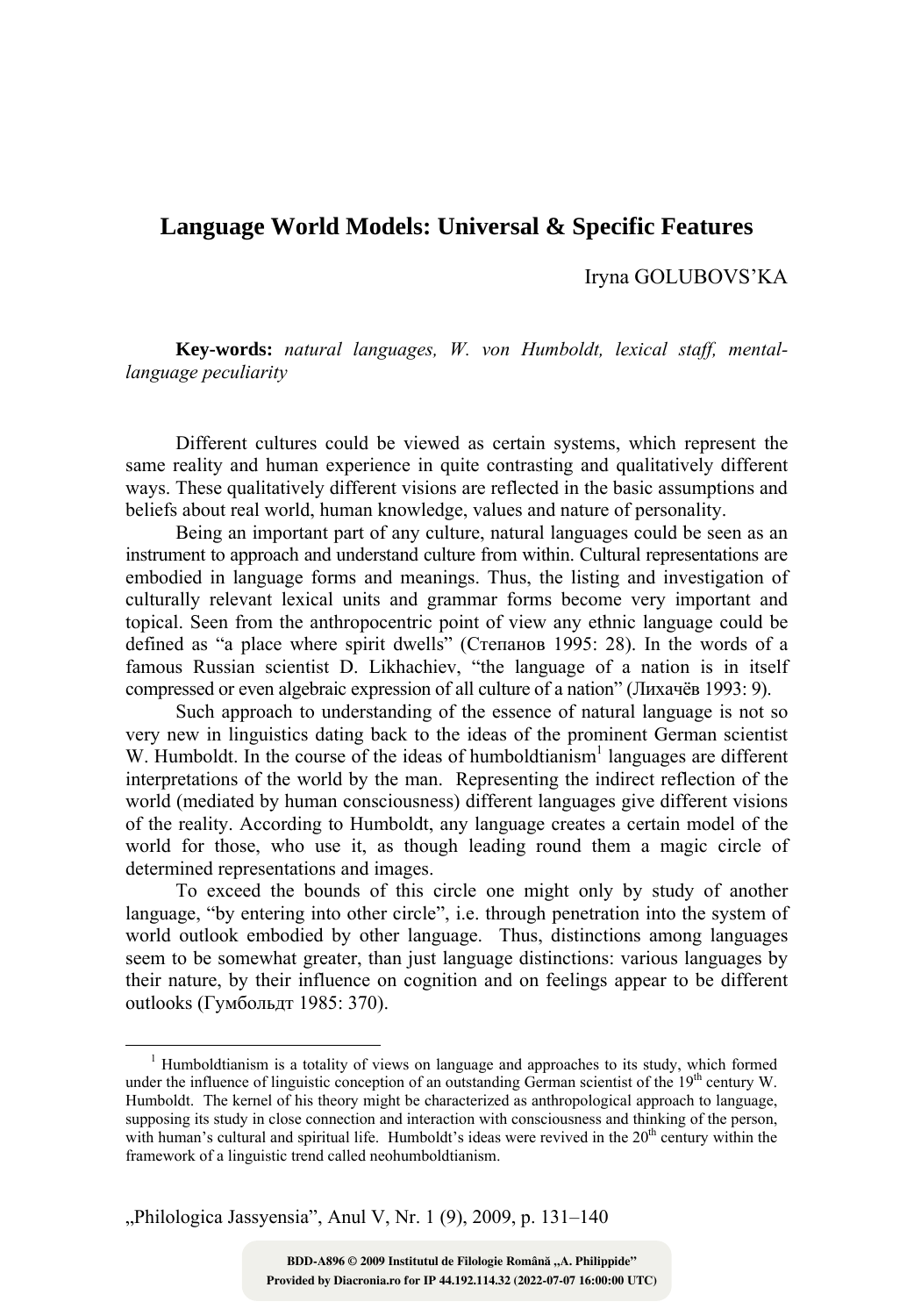Being captured by the language, a person handles the things in a way they are presented by language, behaves in society like this is prescribed by the language. So, the language turns out to be in the closest contact to spiritual activity of the person, with cultural life of the ethnic community, whose communicative needs it serves. The connection between language and culture is rather exactly formulated in such Sapir's statement: the culture is what this or that society makes and thinks, the language is how this society thinks. It means that the language (to be more exact, its content) gives keys to the understanding of ways of thinking of a nation, discloses the peculiar features of mentality of language bearers, gives a chance to look on the world by the eyes of other people, to comprehend how the bearers of another language and culture feel and think.

Thus, the concept of "language world model" is becoming the main concept of linguistic and cultural analysis.

This notion has been founding different interpretations in the works of Humboldt, Weisgerber, Whorf, Coşeriu, Trir and other scientists. Having generalized all available approaches to the definition of the given concept, it seems possible to accept as "a working definition" the following one: "Language world model is the certain sight on the reality conveyed by the means of the certain language. It is a verbalized interpretation of the environment by the language community". Language world model (LWM) shouldn't be identified with scientific world model (SWM). The last is common for all language collectives. It reflects a modern level of development of a scientific international thought that finds fixing in classifications and terminology of the concrete sciences. If the scientific world model is generated by the scientific consciousness, the language world model is produced by the ordinary, naive consciousness, which being refracted in specific language promotes the formation of special for each language substance – LWM.

However, there is no impenetrable wall between these two forms of reflection of the reality. The scientific world model interacts with the language world model in any national language. In fact this global problem can be reduced to a more concrete one: problem of interaction between the concept as a logical category and the meaning as a language category<sup>2</sup>. So what are these language forms which manifest the substratum of the national specific features of the language? Generally speaking, it is the language as a whole, to be more precise, "the form of the language", as W. Humboldt called it. Being unique for every language, conveying the spirituality of the nation, "the form of the language", after W. Humboldt, is the combination of separate language elements in an integral whole. The German scientist distinguished two kinds of language form: the internal and the external ones. The paramount importance is given to the internal form, because the content of this notion implies the inner structure of the whole language, the key principle of its generation<sup>3</sup>. The external form of the language,

 $\overline{2}$  $2$  This issue is being discussed in detail in the article "Humboldt's Spirit of the Nation" and Approaches to Its Study in Contemporary Linguistics" written by Golubovs'ka I. and prof. Chi Yang (*Tamkang Journal of Humanities and Social Sciences*, 1999, no. 4, p. 204 – 217). 3

Alongside with the notion of "inner form of the language" W. Humboldt operates with the notion of "inner form of lexical unit" or "etymon", which could be defined as a semantic attribute fixed in the name of the designated subject or phenomenon. Etymon gives reasons for a phonic substance of a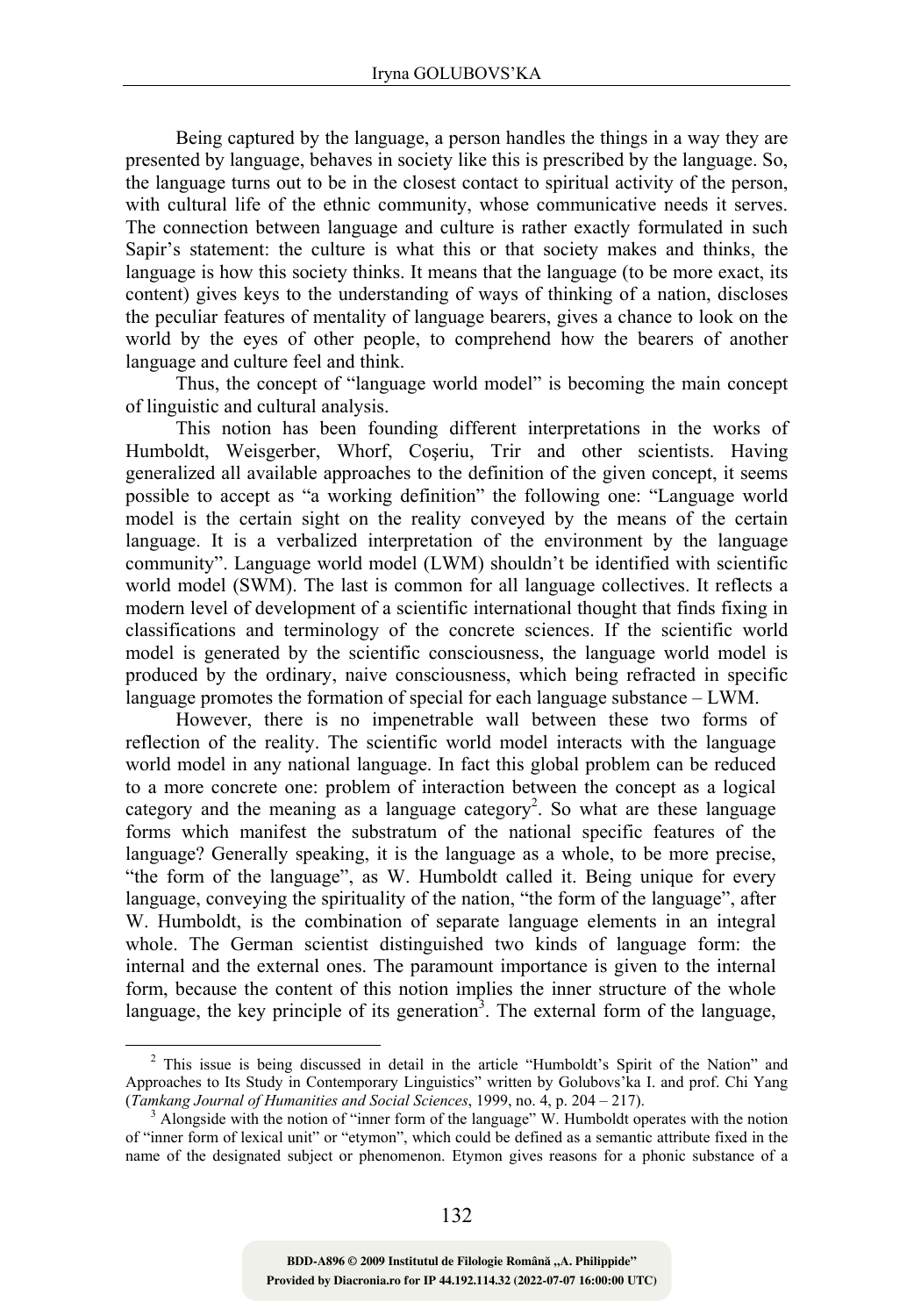manifesting and incarnating the internal form, embodies it on all levels of language structure in phonetic, semantic and grammatical language substance. Thus, Humboldt's idea of "the form of the language" is rather like the modern linguistic concept of "the language world model", the working definition of which has already been given.

The national and cultural peculiarity finds its expression not only on semantic, but also on morphological and syntactic levels of the language structure, that was excellently shown in the works of Anna Wierzbicka. In her work of 1991, she argues with the adepts of traditional understanding of language meaning coming up with new approaches to interpretation and investigation of language meaning: "Language is an integrated system, where everything 'conspires' to convey meaning: words, grammatical constructions and various 'illocutionary' devices (including intonation). Accordingly, one might argue that linguistics falls naturally into three parts, which could be called lexical semantics, grammatical semantics, and illocutionary semantics. Ch. Morris's division of the study of signs into three aspects: semantics, syntax, and pragmatics may make good sense with respect to some artificial sign systems, but it makes no sense with respect to natural languages, whose syntactic and morphological devices (as well as illocutionary devices) are themselves, carriers of meaning. In natural language, meaning consists in human interpretation of the world. It is subjective, it is anthropocentric, it reflects predominant cultural concerns and culture – specific modes of social interaction as much as any objective features of the world 'as such'" (Wierzbicka 1991: 16, 17).

However, the vocabulary (lexical staff) of that or other language doubtlessly remains the leading substance for the expression of the mental-language peculiarity of certain peoples. It is just lexical level, which shows the unevenness of the semantic mapping of the world by different languages; lexical items containing connotations (emotional associations of positive or negative character able to express all sensual, emotional, behavioral, volitional elements of human consciousness) also function on lexical language level and are doubtlessly culturally orientated in their overwhelming part. Furthermore, words, denoting mythical objects created by the collective consciousness of different peoples and embodied in national myths, legends and epic pieces also belong to the language level of words.

Though this culturally determined lexics forms a perfect object for crosscultural investigation, we'd like to focus now on another one: on so called "cultural concepts", which are implied in any culture being embodied in language forms on lexical language level. There are two main understandings of the term "concept": 1) general concept about something (a traditional one); 2) complex of culturally orientated notions about an object (in the spirit of A. Wierzbicka). We'll look upon concepts as culturally determined notions (cultural concepts), which have a sublogical basis embodying the intuitive collective knowledge of certain ethnic community about some entities deprived of materialistic ontology. On the language level these notions are represented in the form of abstract nomens (nouns), which

 $\overline{a}$ 

word, exposing the motive of expression of the given meaning just by the given combination of sounds. Sometimes the connection between the form and the meaning as though "lays on a surface" and could be easily realized, though much oftener the etymologists' work is needed for the restoration of words' etymons.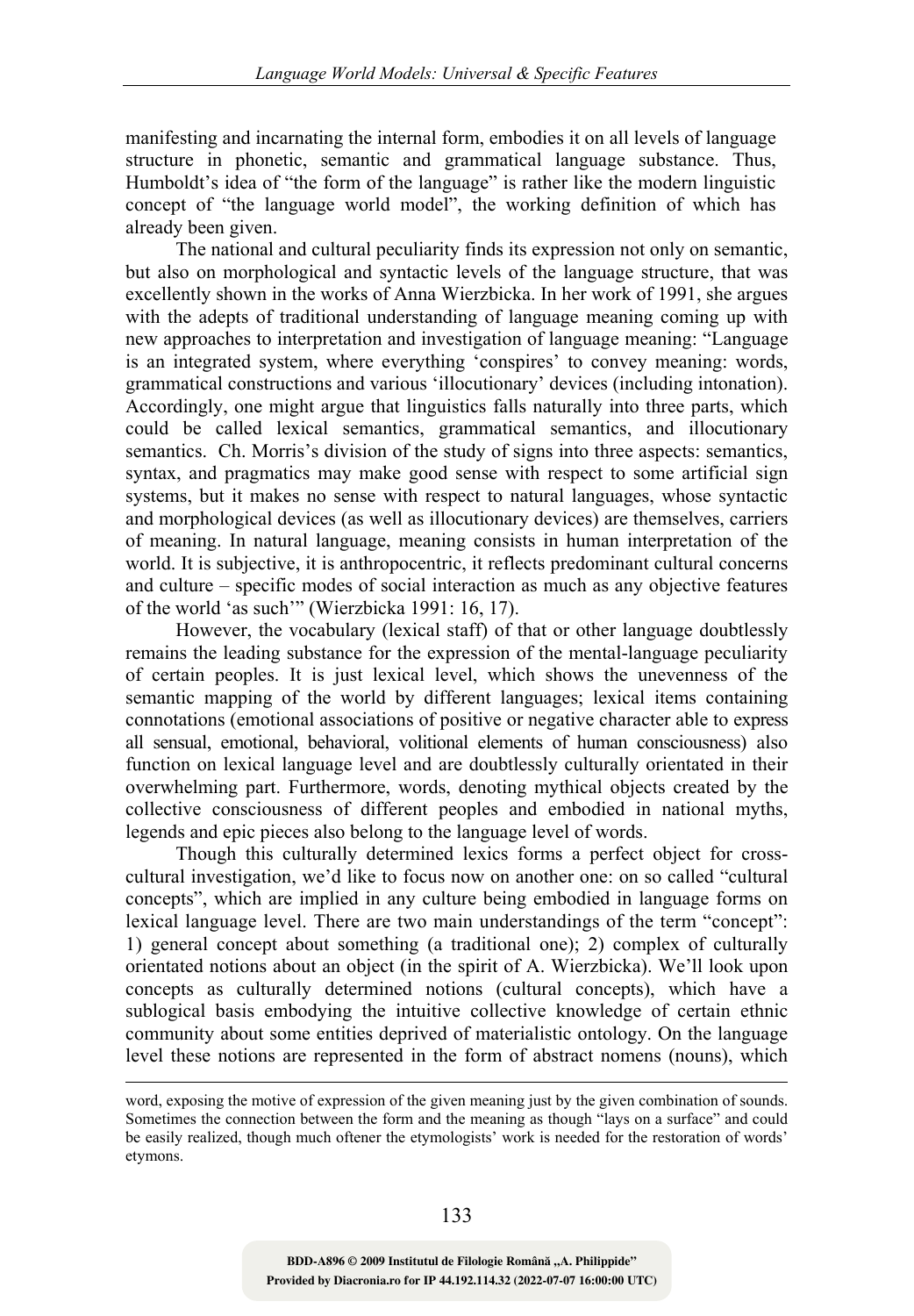display their inner nature through the set of most frequently used contexts. Cultural concepts are related to the world of ethnic personality, reflecting specific features of national character, way certain peoples perceive the outer world, feel, think, communicate and behave in the society<sup>4</sup>.

As it was already shown in my work "Russian Cultural Concepts" (Голубовская, 2000), Russian personhood could be explored through the concepts of *душа* (soul), *тоска* (anguish, depression), *воля* (freedom) and *судьба* (fate). As to the Chinese cultural concepts related to the characteristics of Chinese personhood, I dare state, that the representations of typically Chinese ways of thinking, feeling and behaving might be clearly seen with the help of the following concepts:  $xin$  – heart,  $qi$  – internal vitality and energy, *mian* – face, *ming* – fate and fortune, *xiao* – filial piety; *guan xi* – interpersonal dynamics and relations. American modern culture could be could be explored on the language level through the concepts of *self, control, action and competition.* We assume that the list of key words of different cultures is open and any word could be added to it if the scholar would be able to say anything essential or original about the culture through the analysis of the chosen word.

In the present article we'd like to discuss some basic American values as they are perceived by Russians. Let us begin from the most cherished American concept of a sovereign *self* through which one can see the Americans as independent operators, each of whom must emphasize personal strengths and develop *self – esteem* to succeed in life. This word is closely connected with such words as *individualism* and *privacy* the latter finding no equivalents neither in Russian, nor in Chinese. There are many reasons considering the history of the United States to explain these values (see deep insights into this problem in Marshall 1998). Concepts of *self* and *privacy* could be regarded as components of individualism which is a core of American character alongside with such features as action – work orientation, practicality and others. The positive connotations for the concept of *self* one can find in English proverbs and sayings, which emphasize the importance of protecting one's own interests:

When everyone takes care of himself, care is taken of all. // Look after number one ["Number one" refers to oneself]. // Number one is the first house in the row. // Every man for himself, and the devil take the hindmost. // Every man for himself, and God for us all. // He that is ill to himself will be good to nobody. // He helps little that helps not himself. // God helps them that help themselves. // Mind other men, but most yourself. // Self – preservation is the first law of nature. // Every man is nearest himself. // The parson always christens his own child first. // The tod never sped better than when he went his own errand (Fergusson 1983).

American individualism is tightly connected to the *self – help concept*: American culture claims against relying on others:

If you would be well served, serve yourself. // If you want a thing well done, do it yourself. // If you want a thing done, go; if not, send. // Command your man, and do it yourself. // Self do, self have. // He who depends on another dines ill and sups worse.

 $\frac{1}{4}$  Analysis of some Russian cultural concepts one can find in Weirzbicka 1996; Арутюнова 1999; Голубовская 2000.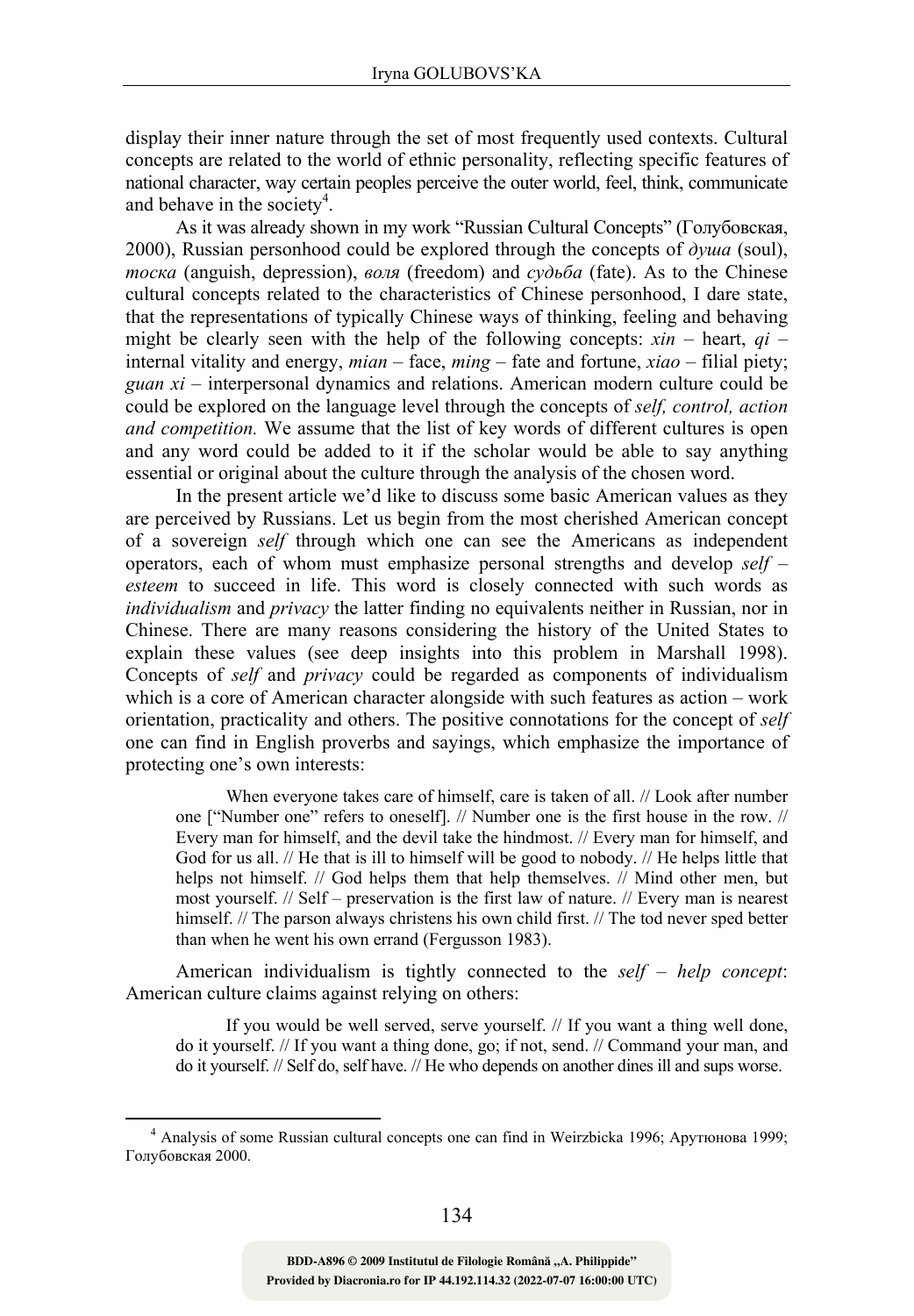Self – support concept is closely related with the idea of solitude, which in the majority of cases takes positive connotations in English proverbs:

Solitude is often the best society. // Better be alone than in bad company. // He travels fastest who travels alone. // Solitude is the nest of thought. // It is better to want meat than guests or company. // Safety lies in solitude [Persian proverb]. // Misery loves company.

Russian evaluation of solitude is totally different:

Сам на себя никто не нарадуется ['Nobody would become happy because of himself']. // Сам себе на радость никто не живёт ['Nobody lives for to be happy alone'].  $\#$  Моя радость хоть во пне, да не во вне  $\#$ Му joy could be even in a stump, though not in myself']. // Живи для людей, поживут люди для тебя ['Live for people, and people would live for you']. // Друг на друга глядючи, улыбнёшься; на себя глядючи, только всплачешься ['If you look at another person, you would smile, if you look at yourself, you would just cry']. // Глуп совсем, кто не знается ни с кем ['If you don't want to know other people, you are just stupid'].

Individualism as a distinctive feature of American character is in sharp contrast to Eastern idea of collectivism and community. Speaking about Russia which is considered to be the half – oriental country we can state, that Russian "communal" way of thinking was determined both historically and geographically: centuries of constant danger of enemy invasion, severe climate, vast territories, – all these factors formed what is called now Russian character (Павловская 1999). Ideology of Soviet Russia was focused on the communist concepts of collectivism and community, it absolutely ignored the personality with all its needs, desires and potential. But the ethical socialist and communist ideas of unselfishness, selflessness and respect for the interests of collective worked well in Russia, because they found a good response in Russian mentality, in the sphere of archetypes of collective subconscious. Let's see how these fundamental characteristics of Russian way of thinking are reflected in Russian proverbs:

Одна пчела немного мёду натаскает ['One bee would bring a little honey']. // Один в поле не воин ['You can't fight, if you are just single']. // Одной рукой и узла не завяжешь ['With one hand you can't tie a knot']. // Две головни и в поле дымятся (курятся), а одна и в. печи гаснет ['Two charred logs smoke in the field, and one goes out in the stove'] // Веника не переломишь, а по пруту весь веник переломаешь ['Besom is not so easy to fracture, but it is easy to do twig by twig']. // В согласном стаде волк не страшен ['A good herd should not be afraid of a wolf']. // Братчина, так и складчина (всё пополам) ['Where there is brotherhood, everything is shared']. // Семеро одного не ждут ['Seven men don't wait for one'] (Даль 1984: II, 229–230).

Language forms not only reflect the environment and culture of the certain ethnic community: they also form the personality of the bearer of language. And, as a rule, ethnic personality remains unconscious about the great creative role of native language in structuring of his character, behaviour, attitude to life, way he interacts with other people, of how he realizes his role and place in the society. Even language grammar forms could be very helpful while investigating the influence of language on the formation of national character. Some of them just lie on the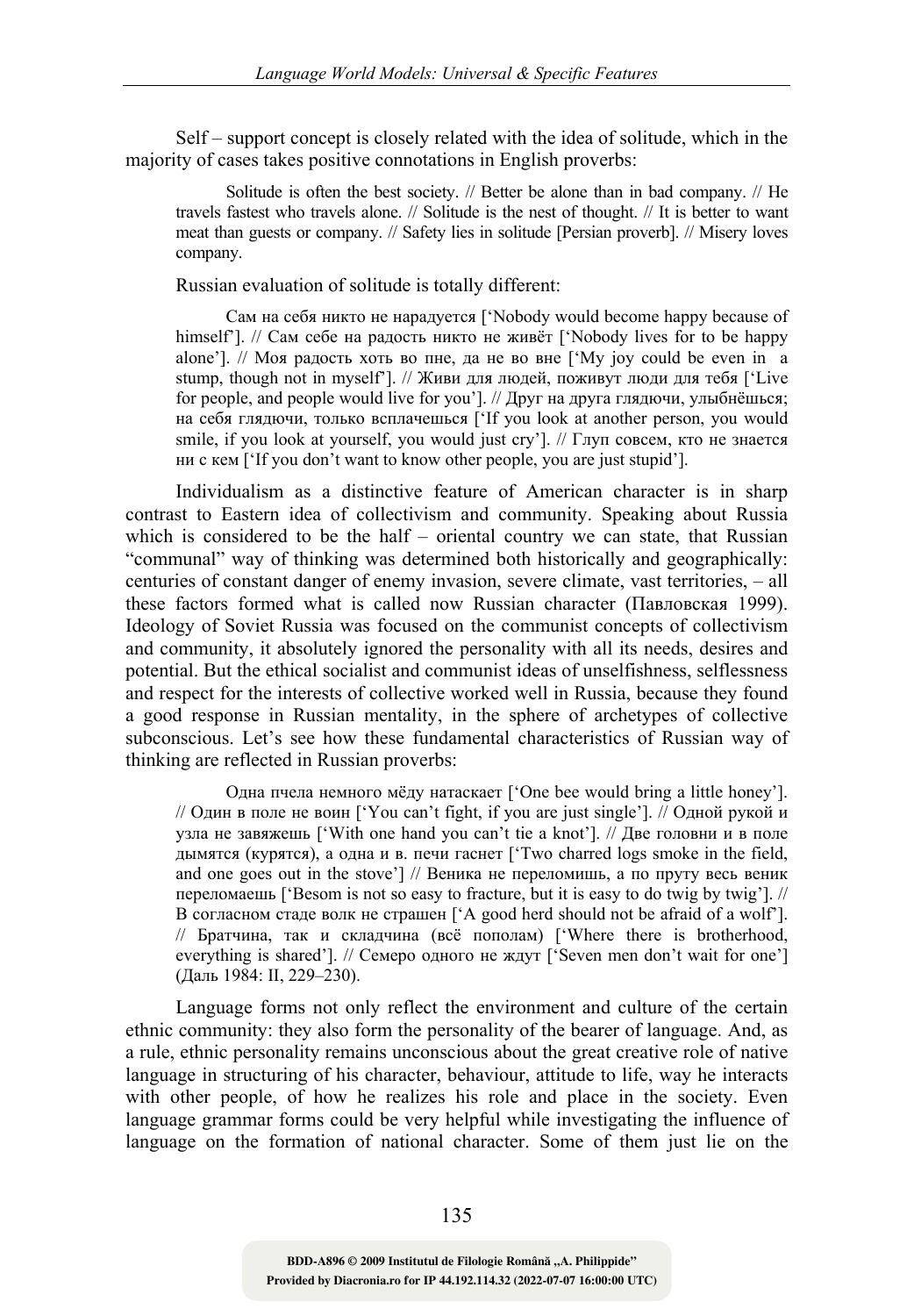surface. Let's compare English and Russian pronouns. It is a common knowledge, that English pronoun of the first person singular is written from the capital letter: *I (me – first)*. In Russian language when we want to express the respectful attitude to another person we write the pronoun of the second person *plural* from the capital letter – *Вы*. In the Chinese language it's impossible to find forms, which have relation to extolling of one: instead, in Chinese there exist a special polite form to address *another* person – *nin*. American cult of personality might be also seen through socio – language phenomenon, which is getting lately such names as language correctness, political correctness and commercial correctness. In its basis lies the positive effort not to hurt people's sensitivity, to maintain one's dignity, good humor, health, life. On the language level the work of this principle could be seen through the usage of different euphemistic words and expressions in order to make the attitude to any person as a member of a society even more humane. Unfortunately, the Russian language is now making just first steps in this direction still ignoring a separate person as the object of due respect and caring attitude. Professor of Moscow University S.G. Ter-Minasova in her article *Language, Personality, Internet* gives an interesting example. In the USA when person becomes old he or she gets so called *golden passport,* which implies lots of moral and material privileges *for long service.* In Russian *pension book* the first line reads "the pension is appointed because of old age" (Тер-Минасова 2000: 39). It goes without saying, that it is much more ethical treat a retiring person in American way. Language correctness is mostly developed in the sphere of commerce where any person is firstly regarded as a client, customer or passenger. To cope well with business one has to be extremely polite. That's why passengers of all types of transport are classified in such a way*: first class, business class* (Russian equivalent – *second class*), *economy class* (Russian equivalent – *third class*). On the package of Russian medicine one can read, for example, *годен до* 9.01.2002 (valid until 9.01.2002); the corresponding inscription on American products is not so categorical: *best before* 9.01.2002. I assert, that Russian customer would never buy this medicine even on the eve of the  $9<sup>th</sup>$  of January 2002, because in his language consciousness *годен (valid)* is opposed to *не годен (not valid).* As to American customer I may assume, that his behavior would be most likely modeled by language forms, which put *best* into one line with *better* and *good.* The given examples are not just mere illustrations of how language correctness works: they also demonstrate the deep and mighty impact of language on the models of our behavior in the society. Sepir and Whorf hypothesis of linguistic relativity in our days takes contours of the theory.

Going back to comparison of the basic features of national characters let's examine how the attitude to work/action vs. idleness is conveyed by language forms in American and Russian. It is a common knowledge, which Americans are very much addicted to work and leave no or little time for rest and relaxation. On the other hand, "Russian laziness" has also become a kind of Russian idea. Here are some English and Russian proverbs to compare:

Standing pools gather filth. // A sluggard takes a hundred steps because he would not take one in due time. // Idle folks have the least leisure. // It is more pain to do nothing than something. // The dog that is idle barks at the fleas, but he that is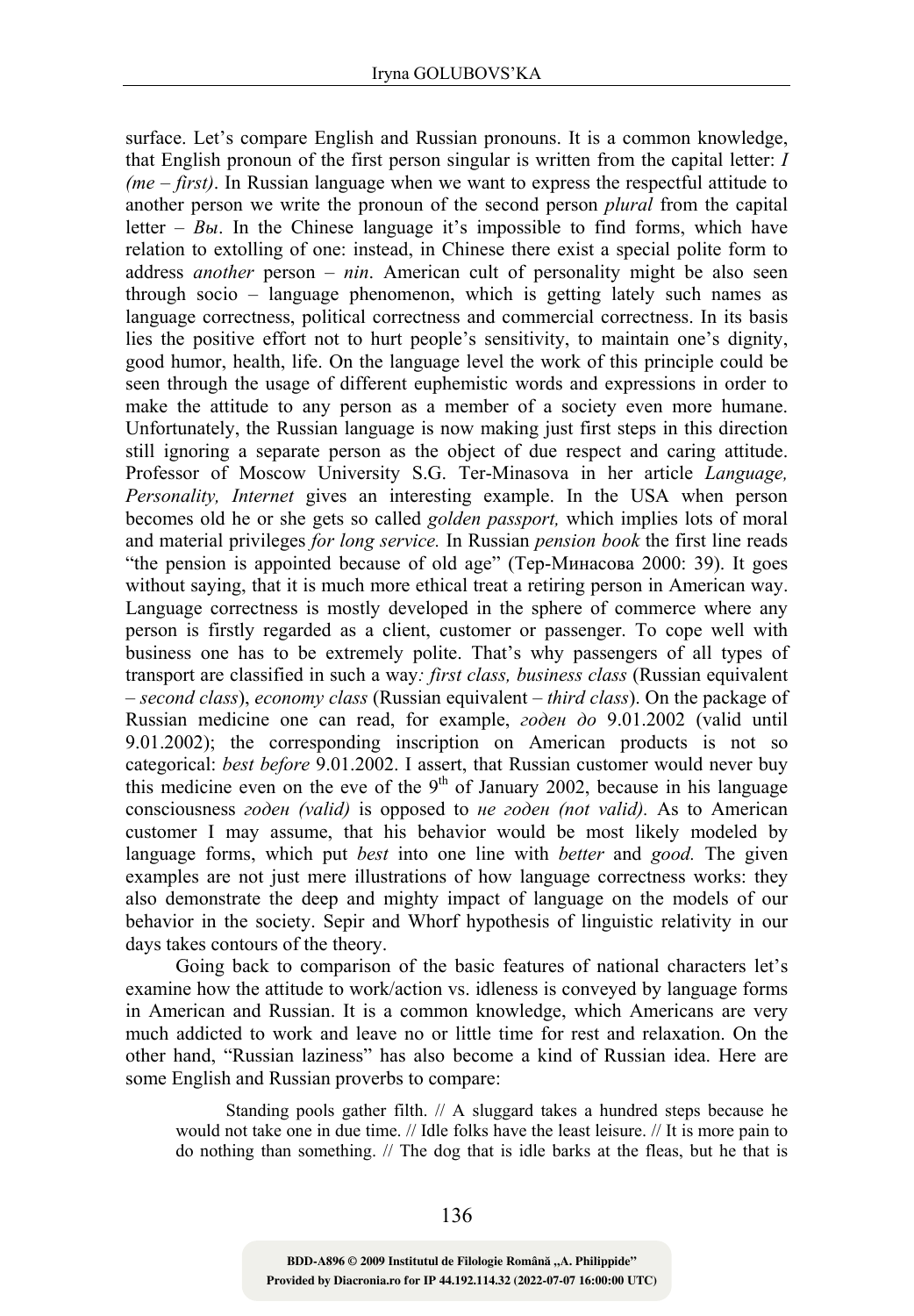hunting feels them not. // The devil finds work for idle hands to do. // An idle brain is the devil's workshop. // He that is busy, is tempted by but one devil; he that is idle, by a legion. // By doing nothing we learn to do ill. // Of idleness comes no goodness. // Idleness is the root of all evil. // Sloth breeds a scab. // An idle youth, a needy age. // Idleness is the key of beggary. // Laziness goes so slowly that poverty overtakes it. // Idleness must thank itself if it goes barefoot. // The slothful man is the beggar's brother. // A horse that will not carry a saddle must have no oats. // The sluggard's convenient season never comes. // For the diligent the week has seven todays, for the slothful seven tomorrows. // Idle folks lack no excuses. // The slothful is the servant of the counters (prisons). // Sluggards are never great scholars. // A lazy sheep thinks its wool heavy. // As good be an addled egg as an idle bird.

As we see, English proverbs focus on bad effects and dangers of laziness connecting it with poverty and bad deeds. Idleness and slothfulness get negative ironical characteristics. On the contrary, diligent attitude to what you do is linked with the idea of success, luck, money and prosperity. Action in itself is very positively characterized:

Diligence is the mother of good fortune. // Care and diligence bring luck. // Diligence makes an expert workman. // Better wear out shoes than sheets. // Labor overcomes all things. // A diligent scholar and the master paid. // Better to wear out than to rust out. // Elbow grease gives the best polish. // Where bees are there is honey. // No bees, no honey; no work, no money. // Keep your shop and your shop will keep you. // The mill gets by going. // He that labors and thrives, spins gold. // Plough deep, while sluggards sleep; and you shall have corn to sell and to keep. // Footprints on the sands of time are not made by sitting down. // Ninety per cent of inspiration is perspiration. // You don't get something for nothing. // He that will not endure labor in this world, let him not be born. // The race is got by running.

But if we look through Dal's dictionary of Russian proverbs, we will find just a few units where labor is positively characterized:

По готовой работе вкусен обед ['When the work is done, dinner tastes well']. // Работа – лучший приварок ['Work is the best gain']. // Своя ноша не тянет. На себя работа – не барщина ['Your own burden is not so heavy to carry. Working for oneself is not working for the landowner']. // Терпение и труд – всё перетрут ['Patience and work overcome everything'].

On the contrary, there are plenty of proverbs where laziness is treated apologetically. Work is mostly described negatively, as something that can wait and seems not so pleasant to do. Diligent and honest work is not connected with the idea of big fortune:

Пилось бы да елось, да работа на ум не шла ['We'd rather eat and drink not thinking about the work']. // День к вечеру, а работа к завтрему ['Day comes to the evening, and work will be done tomorrow']. // Всех дел не переделаешь ['You can't do all things']. // На мир не наработаешься. Работа молчит, а плеча кряхтит ['It's hard to work for community. Work is silent, but shoulder hurts']. // Дело не малина, в лето не опадёт. Дело не голуби, не разлетятся ['Business is not a kind of raspberries, in the summer it won't fall down. Business is no pigeons, it won't fly away']. // Работа не чёрт, в воду не уйдёт ['Work is not the devil, it won't go under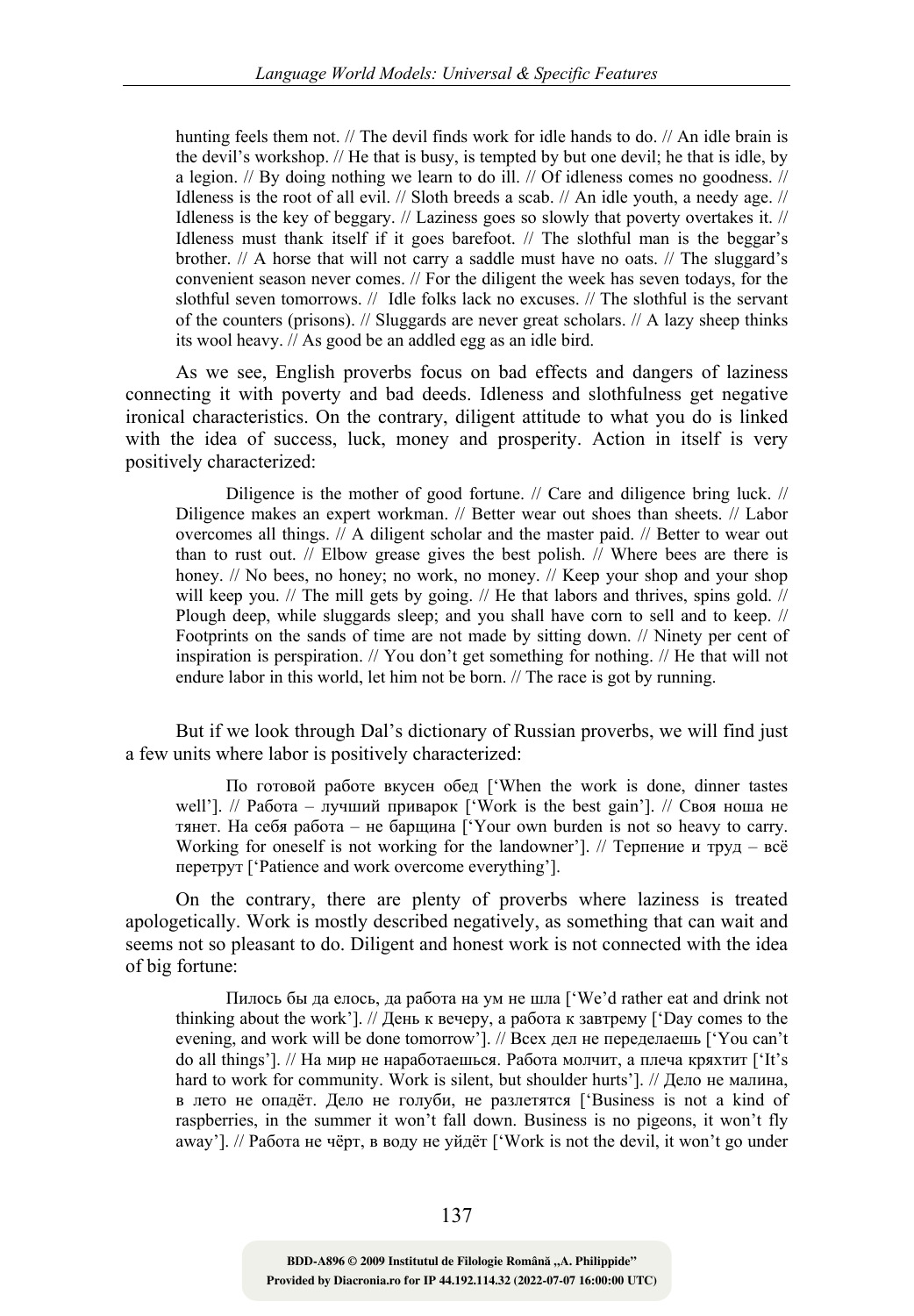the water']. // Дело не медведь, в лес не уйдёт ['Affair is not a bear, it won't go to the forest']. // Что дело, дело не сокол – не улетит ['Affair is not a falcon – it won't fly way']. // Работа не волк, в лес не убежит ['Work is not a wolf, it won't run away to the forest']. // У бога дней впереди много: наработаемся ['God has plenty of days for work']. // Нам бы так пахать, чтоб мозолей не набивать ['We'd like to work not getting callus on our hands']. // Ретивая лошадка недолго живёт ['Zealous horse has a short age']. // Ретивый надсадится. Горяченький скоро надорвётся ['An ardent man will soon overstrain. A fervent one will split his health']. // От трудов праведных не наживёшь палат каменных ['Working honestly one can not build a big house made of stone. (Ever busy, ever bare)']. // От трудов своих сыт будешь, а богат не будешь ['Your work will feed you, but will not make you rich']. // От работы не будешь богат, а будешь горбат ['Your work won't bring you any wealth, it will just make you humpbacked']. // На наши заработки и годовой псалтыри не закажешь ['For what we earn we can't buy even Psalter'].

Such "Russian attitude" to work could be explained historically, by centuries of serfdom, which implied the forced labor of those humble people, who appeared to be the main architects of national folklore.

American action/work orientation is undoubtedly related to the idea of time control. According to Dr. Robert Kohls, American language is filled with references to time, giving a clear picture of how much it is valued. Time is something to be "on", to be "kept", "filled", "saved", "used", "spent", "wasted", "lost", "gained", "planned", "given", "made the most of", etc. (Kohl 1994: 56). English proverbs are also very indicative as to the value given to the time and its proper use within English – American culture:

Time works wonders. // Time is money. // He that has time, has life. // Gain time, gain life. // Patience, time and money accommodate all things. // The crutch of time does more than the club of Hercules. // What greater crime than loss of time. // Time spent in vice or folly is doubly lost. // If you lose your time, you cannot get money or gain. // Time lost can't be recalled. // Lose an hour in the morning and you'll be all day hunting for it. // Take time when time comes, lest time steal away.

Russian attitude to time is no so pragmatic. Complicated weather conditions, long periods of coldness during the late fall, winter and early spring (almost half of the year), impossibility to work efficiently during cold time determined a specific treatment of time in Russia. Russian emotionality and love for developing interpersonal friendly relations also could be seen as factors, which determine depreciative attitude to time as to value in itself. Russian mentality seen through American values in the case of time definitely seems irrational (alongside with many other things). For example, Russian can be waiting for a friend who is being late for a very long time not getting mad at him at all, finding instead reasons and good excuses to justify him. In American culture your being late is qualified as a personal insult mainly because Americans perceive waiting as wasting time, rationalistically realizing they could do a lot of work *for themselves* instead of doing this irrational thing "waiting *for you*". Thus, intercultural "case of time" pushes you to think, that Russian culture is more "people-oriented" in comparison with American "thingoriented" culture, where, inevitably, the dear "self" firstly values what is done for the sake of the private benefit.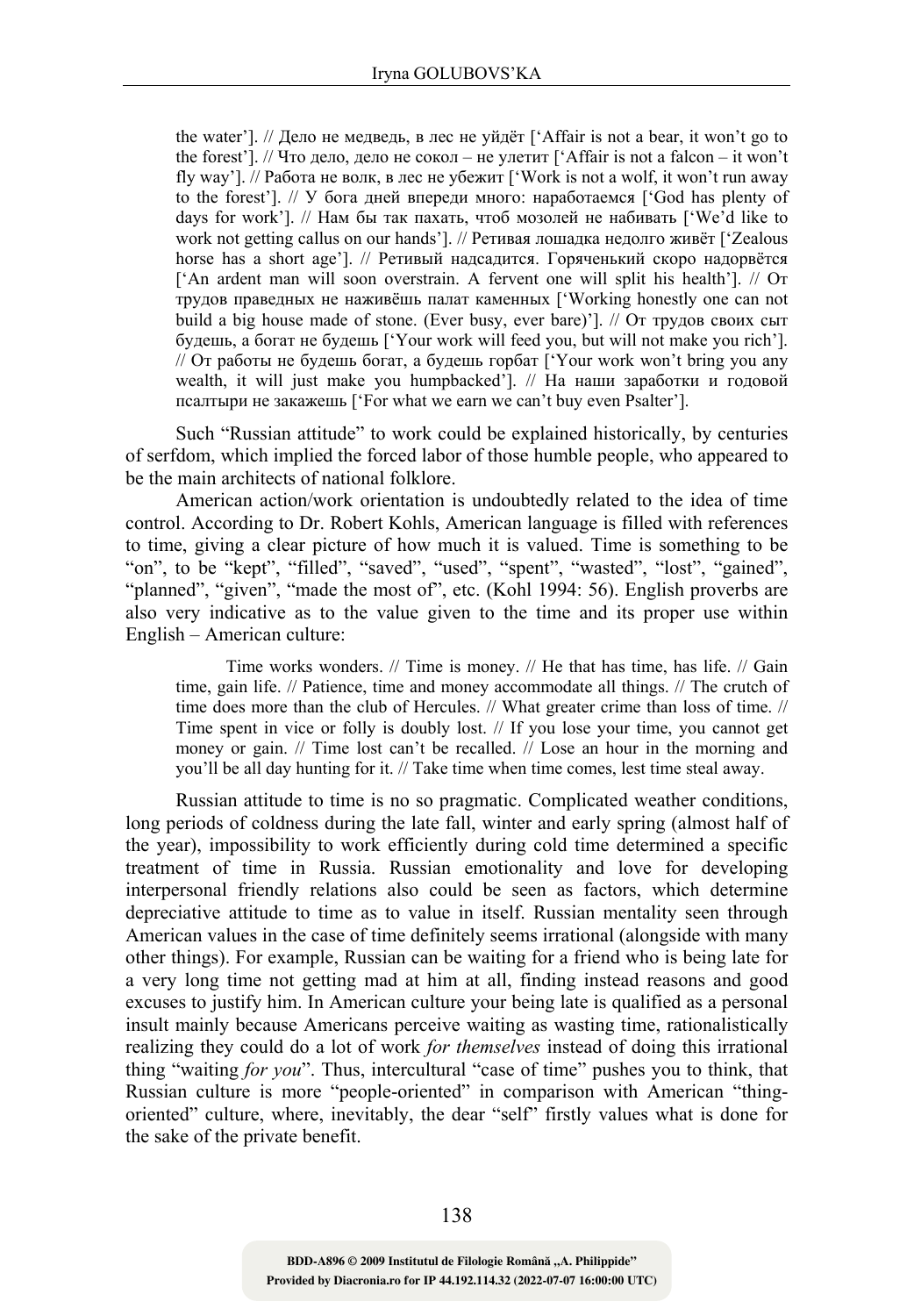Here are some Russian proverbs about time to compare with American proverbs given above:

Пошла по масло, а в печи погасло ['A woman went to get some butter, meanwhile fire in the stove went out' (meaning she met somebody and began to talk)]. // Пошёл по кавун, да там и затонул ['He went to get a watermelon and sank' (meaning he met somebody and got involved into another activity)]. // Русский час – всё сейчас. Русский час долог ['Russian hour is long' ("now" means not "now", but after in Russia)]. // В русский час много воды утечёт ['During Russian hour lots of water can fly away']. // Наше дело на срок не поспело ['We haven't managed to finish work on time']. // Откладывать в долгий ящик ['To put away into a long drawer' (meaning not to do something that must be done for a long time)]. // Это долга песня. Этой песне конца нет ['This is a long song. It has no end' (said about something which is supposed to take lots of time for final fulfillment)].

As we tried to show, there are some cardinal differences in Russian and American world outlooks, in the way two peoples perceive and understand the outer world projected on them. In another vein, there are lots of common in how different nations think, feel and behave. The real world is unique, so are general laws of human thinking and behavior. Processes of internationalization and globalization (very active at the present time) with the help of internet create a new type of humankind: world wide society, where peculiarities of ethnic consciousness and ideology become less and less visible. Nevertheless, cultural differences still exist and remain worthy for diligent and detailed study.

## **Bibliography**

- Арутюнова 1999: Н.Д. Арутюнова, *Язык и мир человека* ['Language and World of a Person'], Москва, "Языки русской культуры".
- Голубовская 2000: И.А. Голубовская, *Русские культурные концепты* ['Russian Cultural Concepts'], Taipei, Tamkang University Press.
- Гумбольдт 1985: В. Гумбольдт, *Язык и философия культуры* ['Language and Philosophy of Culture'], (М. Рамишвили, пер.), Москва, Наука (original work published 1968).
- Даль 1984: В.И. Даль, *Пословицы русского народа* ['Proverbs of Russian People'], Т. 1– 2, Москва, Просвещение.
- Лихачёв 1993: Д.С. Лихачёв, *Концептосфера русского языка* ['Concepts of Russian language'], Известия Академии наук, Сер. Литературы и языка, 52, no. 1, p. 3–9.
- Павловская 1999: А.В. Павловская, *Как делать бизнес в России* ['How to do business in Russia'], Москва, Изд-во Моск, ун-та.
- Степанов 1995: Ю.С. Степанов, *Изменчивый «образ языка» в науке 20 века* ['Changing "image of language" in the 20 century science'], in *Язык и наука конца 20 века*, Москва, Наука, p. 7–34.
- Тер-Минасова 2000: С.Г. Тер-Минасова, *Язык, личность, интернет* ['Language, Personality, Internet'], *Вестник МГУ*, Сер. 19, *Лингвистика и межкультурная коммуникация*, no. 4, p. 35–42.
- Kohls 1994: R. Kohls, "The Values Americans Live By", in K. Jason, H. Posner, *Explorations in Modern Culture*, Heinle & Heinle Publishers.
- Marshall 1998: Sheen Marshall, "Decline of Dignity and the Crisis in American Democracy", *Tamkang Journal of International Affairs*, Vol. 3, no. 2, p. 1–18.
- Fergusson 1983: R. Fergusson, *Dictionary of Proverbs*, Penguin Books Ltd.